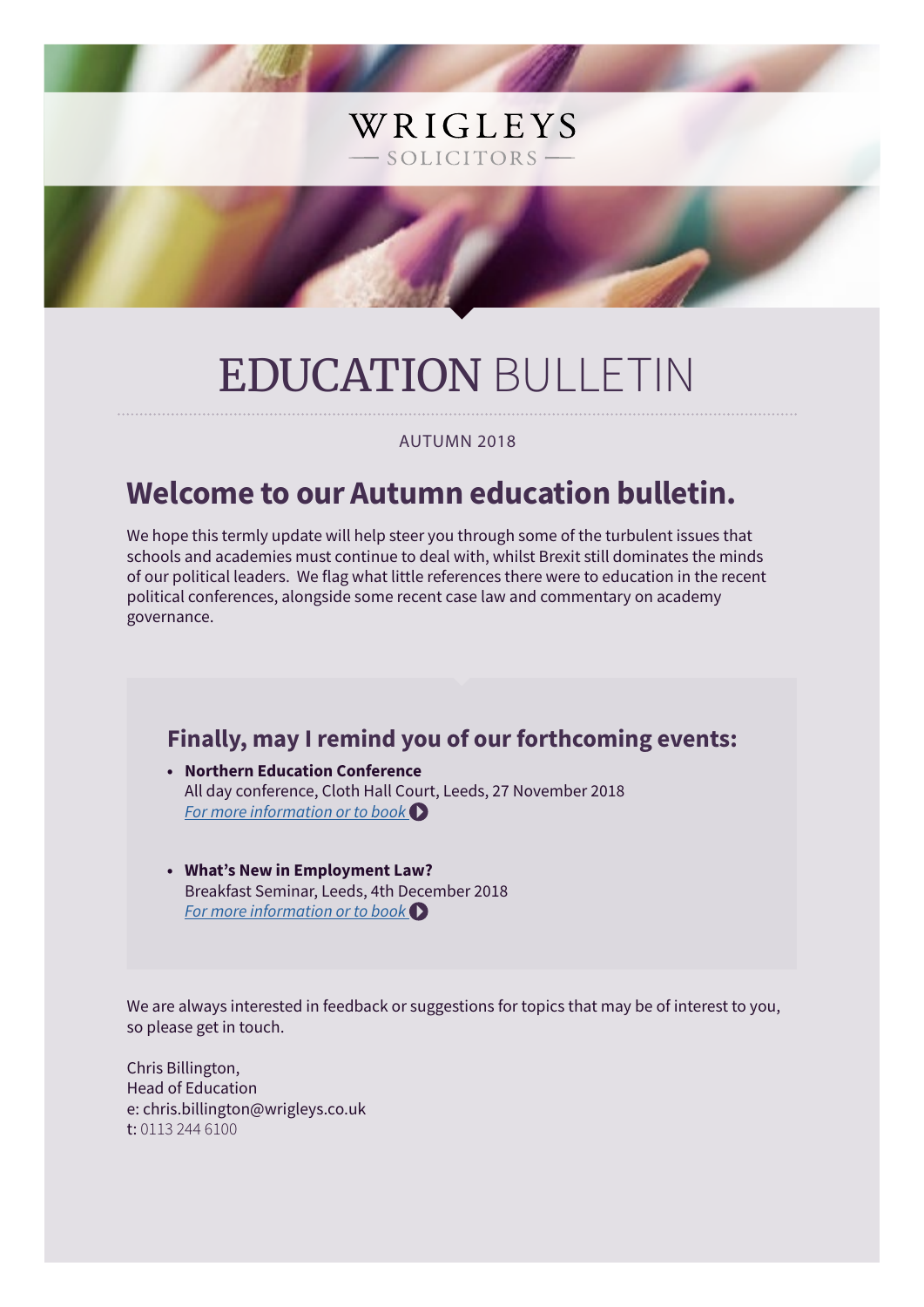# **Contents**

- **1.** More scrutiny of academies' financial management
- **2.** School and nursery staff no longer have to disclose association with sex offenders?
- **3.** Could you maximise income through hiring out school property?
- **4.** Can a Pupil with Autism be Excluded for Aggression?
- **5.** Extended Disqualification Rules for Academy Trustees and Senior Executives
- **6.** When do Academy Trusts Need a Trading Subsidiary?
- **7.** Damian Hinds and the Conservative Party conference: what was new?
- **8.** So what did the Labour Party conference teach us?
- **9.** Education In The North: Behind The Headlines



*Wherever you see the BAILII logo simply click on it to view more detail about a case*

## **More scrutiny of academies' financial management**

The sector is under fire again. What is being done and what can you do?

Another ESFA review has raised issues about academies procurement and relationships with suppliers. Of course, the issues raised are not solely limited to academy schools, but that is the political and public focus at the moment.

From 1st April 2019 'related party transactions' will require prior authorisation from ESFA if they exceed £20,000 whether for a single or multiple transactions. Given ESFA capacity to deal with other consent matters we assume obtaining a consent could take months.

None of the publicity covers the value that related party transactions can bring to a Trust. The assumption is that any such transaction is wrong. Accordingly, think carefully about entering into any transactions. Trustees must bear in mind their legal duty to act in the best interests of the Trust, and that includes considering the reputational aspect of related party transactions.

If you do think about entering into such a transaction then manage the procurement process meticulously (see below). Ensure you can justify and evidence and perhaps even proactively publicise the benefits. After all if you can get something "at cost", or even less than cost, that might otherwise have cost you considerably more that can be a good thing.

Auditors have highlighted poor compliance with AFH procurement and tendering requirements. This includes both initial procurement and reviewing supplier performance. Rules governing auditors means that they are under a duty to whistleblow where they suspect financial wrongdoing. Every time you buy any goods or services the AFH and government guidance requires you to do a procurement exercise. Even for low value transactions (ESFA suggest low is under £10,000) you should:

- set out a bidding process;
- decide how you will assess the bids;
- get quotes from at least 3 suppliers;
- have at least 2 people assess all the quotes you get fairly;
- choose the supplier that offers best value for money;
- keep all the records of the process;
- (remember GDPR too!).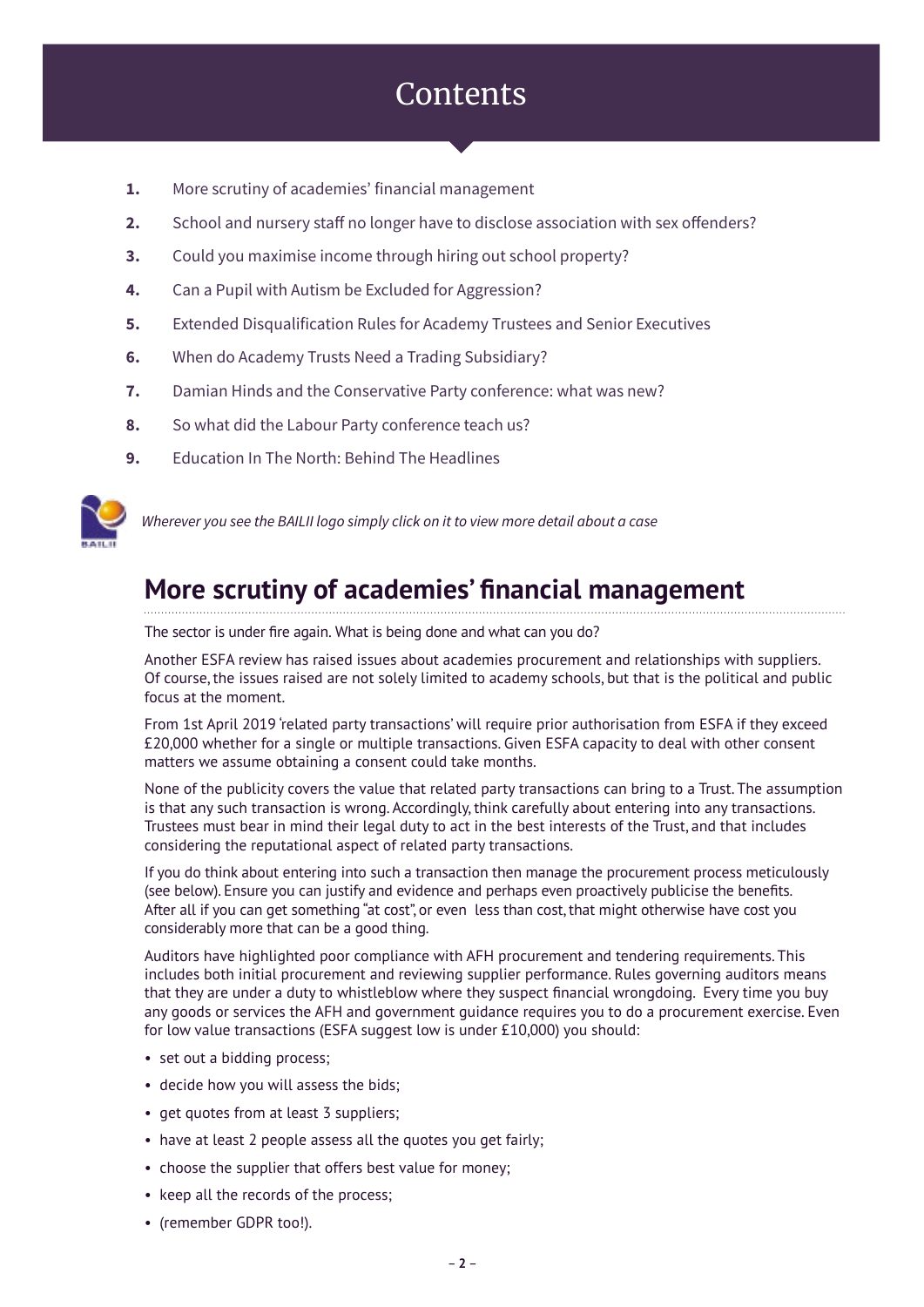For all significant contracts (particularly higher value, longer duration) you should be doing supplier reviews, i.e. checking supplier performance and against targets, assessing quality and value for money. These contracts will require at least benchmarking against the market from time to time and retendering on expiry.

This can be an awful lot of work, but there is no de-minimis level. If you don't do it then you can be criticised by the Auditors and ESFA. Not to mention the journalists and politicians. You must do as they sayÖ not as they do (but that is a different story!).

Controlling executive pay is a continuing thorny issue. It appears the ESFA would like to cap executive pay, but haven't done so. Presumably they recognise that they cannot really do so without opening other cans of worms (but don't assume it will never happen).

Instead the ESFA will continue to challenge, demand justifications, and publicise senior executive pay levels. The clear message from Government is that earning a lot of money out of the public purse is "wrong". On this topic, notably less importance is given to value than the actual figure. You must be prepared to justify the numbers. Clearly the role of a headteacher of one school is not the same as the role of a CEO of a 10 or a 50 school MAT and the markets and comparators are not the same, but you need to do the benchmarking and evidence the market, the comparators and produce the justifications when challenged.

Please remember academy trust trustees' duties in relation to all these topics (and indeed every action of the academy trust!) if trustees are not acting in the best interests of the trust and particularly if they are not complying with the AFH and trust's policies and procedures they could in theory face claims for personal liability for breach of duty and causing loss to the trust.

There used to be an expectation that if a charity trustee genuinely acted in the best interest of their charity they could expect leniency from the Charity Commission and the Courts in the event that things did go wrong. However recent scandals involving international charities, safeguarding and a change of emphasis at the Charity Commission focusing more on its enforcement role does mean that there is a higher level of expectation on the performance of trustees and particularly so where there are public funds involved whether they are volunteers or not.

The academy sector continues to be hit by public scrutiny and condemnation. The government doesn't appear to put much effort into defending the sector. It is up to you to demonstrate not only compliance, but also the value to the sector and ultimately to pupils and society at large. Shout your accomplishments from the rooftops, prove your worth.

# **School and nursery staff no longer have to disclose association with sex offenders**

The disqualification by association rules no longer apply to those working in schools and nurseries.

However, it is likely that new statutory guidance will encourage school employers to set out more clearly expectations about staff relationships outside school.

Under the disqualification by association rules, someone working with children in the early years age range (i.e. birth to 5) or in childcare provided by a school outside of school hours for children under 8, and who lived in a household where a disqualified person lived or was employed, had a statutory duty to disclose this to their employer.

Concerns were raised with the Department for Education that this was a disproportionate measure when weighed against the potential risks to children and that it led to significant unfairness for school and nursery staff working with young children.

The Government began its consultation on changes to the disqualification regime in May 2016. Out of 440 respondents, 78% viewed the disqualification by association rules as unfair and 58% stated a preference for the abolition of the duty to disclose. Those working in schools, academies and nurseries made up the majority of respondents.

On 31 August this year, the Government brought in the amending legislation which removes disqualification by association in schools and registered non-domestic childcare settings. The change also applies to headteachers of schools and the registered person in non-domestic childcare settings. The rules continue to apply to registered childcare provided on domestic premises.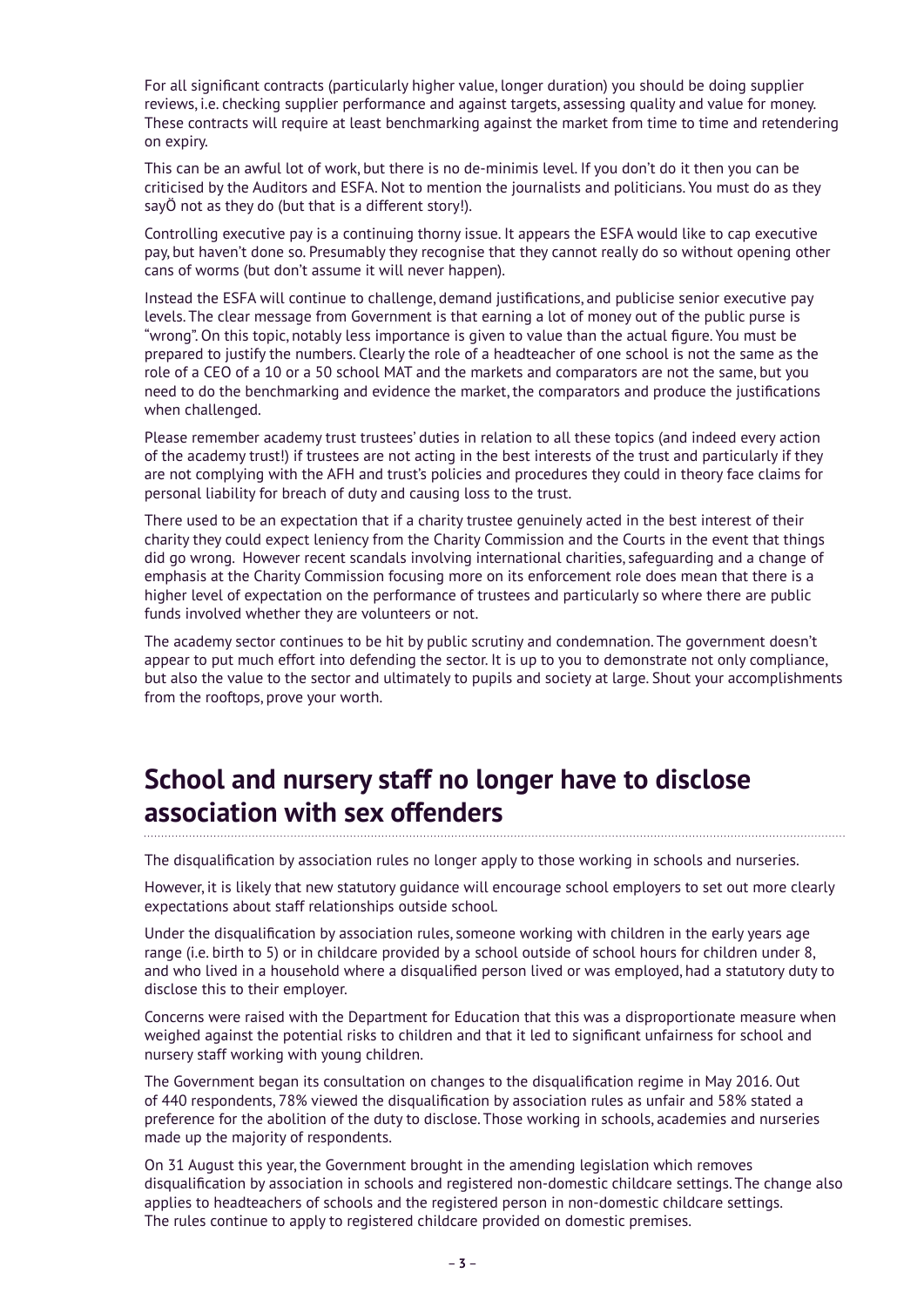Chris Billington, head of the education team at Wrigleys comments: "The removal of this statutory duty to disclose an association with a disqualified person may bring relief to many school staff and employers. However, the duty to safeguard children includes taking a broad view of risks to children within and without the school. Schools should be aware that, in order to ensure that children continue to be safeguarded, the Government intends to amend statutory safeguarding guidance to encourage schools to have in place policies which make clear the expectations they place on staff, including where their relationships and associations outside the workplace may have implications for the safeguarding of children."

The response to the consultation is available *[here.](https://assets.publishing.service.gov.uk/government/uploads/system/uploads/attachment_data/file/718641/Childcare_disqualification_consultation_report.pdf)*

# **Could you maximise income through hiring out school property?**

We look at an example of utilising school land and property, and how the school and academy trust should act.

#### **The scenario**

The local junior football club call to ask if they can use the brand new 4G football pitch at the school for a couple of hours every Thursday evening during term time. Of course this is an attractive arrangement which would benefit the local community and generate a little extra income.

#### **What should the school and academy trust do?**

Make sure arrangements are properly documented from the start to avoid issues further down the line. There should be a lettings policy and standard hiring terms set by the School Governing Body or Academy Trust if an academy. First check who can authorise a new hire agreement (is this a trustees' decision, Local Governors or the head teacher?). Put in place a hire agreement which makes clear the terms on which the property can be used which both parties should sign:

#### **What, when and how? Which part of the school property can the hirer use, during what times and for how long, and for what purpose?**

Charges - Remember to cover all costs the school may incur such as heating, lighting, additional caretaking services and any admin costs. What charges are due and when should they be paid?

The standard terms should cover

- Liability make it clear the hirer will be responsible for any damage caused to the school property and any school equipment they may use during the period of hire. The hirer should also be responsible for maintaining insurance cover as relevant to the particular use including third party liability.
- Health and Safety give details of any procedures affecting the property to be followed in an emergency and make sure you have emergency contact details for the hirer.
- Compliance the hirer should be responsible for compliance with applicable regulations
- Safeguarding consider safeguarding implications arising and requirements that supervisors are appropriately DBS checked.

This list is not exhaustive, just some of the basics that should be contained in the standard lettings documents.

#### **Keep arrangements under review**

Remember to issue fresh hire agreements at the beginning of each school year, or periodically as required depending on the period of hire.

Remember hire agreements should not be used for arrangements involving long term use and/or exclusive use of any part of the school property by a third party. It is vital that leases and statutory rights of occupation are not granted inadvertently. If you're an academy to do so might breach the lease from the Local Authority, breach the Funding Agreement, and breach of Academies Financial Handbook. If you're local authority maintained and/or a church school it might breach the terms of the delegations and the LA or Diocese's schools lettings policies.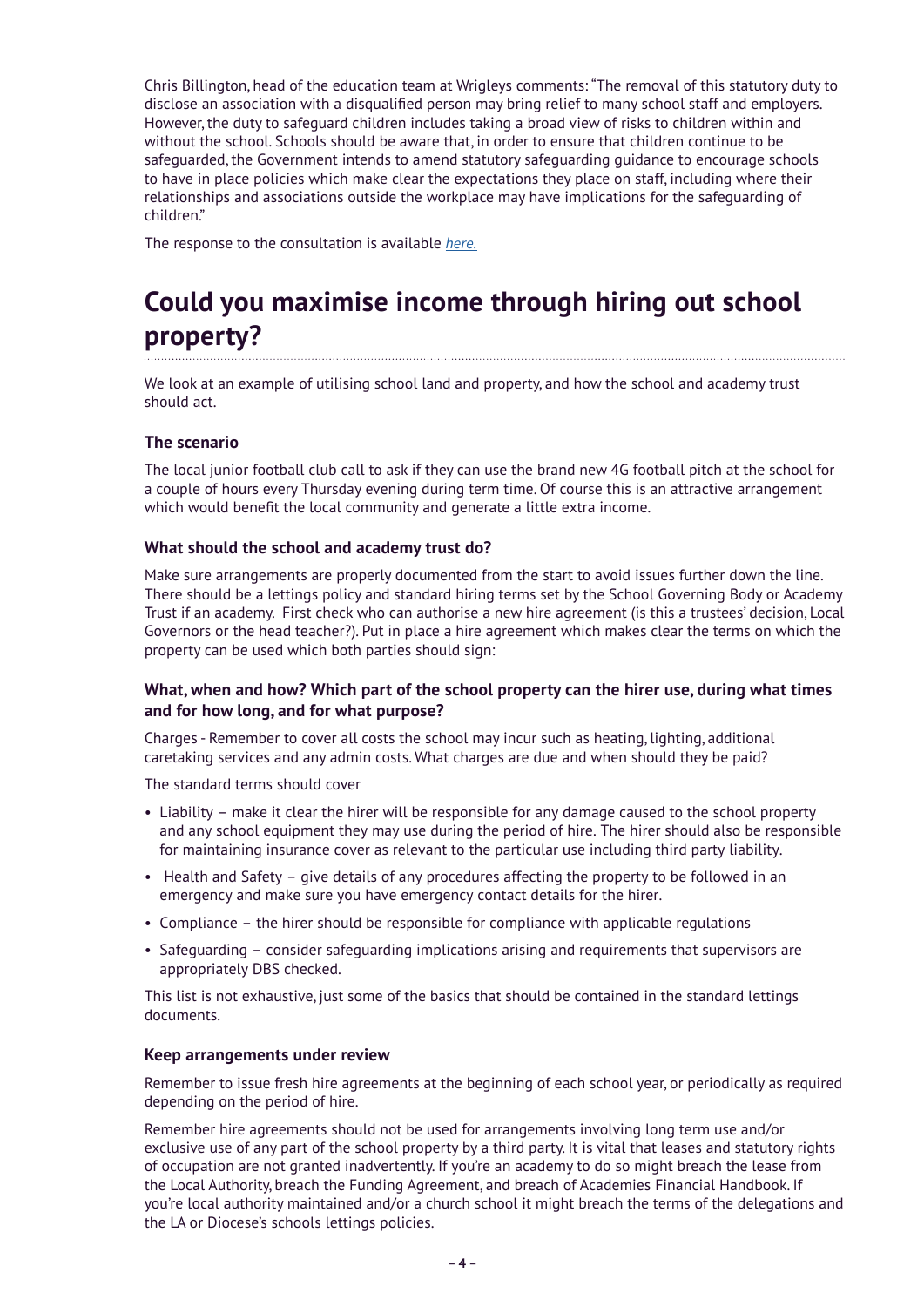### **Can a Pupil with Autism be Excluded for Aggression?**

Disabled children with a tendency to abuse others physically should not fall outside the protection of discrimination legislation.

The Upper Tribunal of the Health, Education and Social Care Chamber (Special Educational Needs and Disability) has ruled that a pupil with autism who has a tendency to physically abuse others arising from that condition should be protected by the Equality Act 2010.

#### **Case details**

The case of *[C & C v Governing Body of a School and others](http://1exagu1grkmq3k572418odoooym-wpengine.netdna-ssl.com/wp-content/uploads/2018/08/Upper-Tribunal-decision.pdf)* concerns L, an 11 year old child who suffers from autism, anxiety and Pathological Demand Avoidance. Over a ten month period a number of incidents of physical aggression by L had been recorded by the school, including pulling, pushing and grabbing others and pulling the hair of and punching a teaching assistant. L received a fixed term exclusion of 1.5 days for aggressive behaviour.

L's parents brought a disability discrimination claim against the school in the First Tier tribunal, citing unfavourable treatment including the fixed term exclusion. The tribunal decided that L was not protected from discrimination in relation to this exclusion because it sprang from L's tendency to physically abuse others.

#### **The law**

Under Regulation 4(1)(c) of the Equality Act 2010 (Disability) Regulations 2010 (the Regulations), a tendency to physically or sexually abuse others is to be treated as not amounting to an impairment coming under the definition of disability with the Equality Act.

The effect of this Regulation is that children with certain conditions which give rise to a tendency to physically abuse others and who are, for example, excluded from school because of physical aggression, are not protected against disability discrimination which is related to that aggressive tendency.

#### **The appeal**

On appeal to the Upper Tribunal, Judge Rowley overturned this decision. She determined that the Regulations (only in their application to children under the age of 18 in the education context) contravene the European Convention on Human Rights. This was on the basis that the Regulations discriminate against children with particular conditions, such as autism and ADHD, in terms of their right to education.

Judge Rowley concluded that the Secretary of State had not carried out a proper balancing exercise of the impact of the Regulations on certain children with special educational needs against the impact on others such as other pupils and staff in a school. On carrying out that exercise herself, Judge Rowley concluded that the impact of the Regulations on children with special educational needs whose condition led to a tendency to physically abuse significantly outweighed the impact on others in the community. She was particularly influenced in this decision by the fact that excluding such a pupil does not remove the tendency to physically abuse, but simply moves it to another setting.

Judge Rowley determined that words should be read into the Regulations which meant they would not apply to children in education who have a recognised condition that is more likely to result in a tendency to physical abuse or should be disapplied in L's case.

Judge Rowley considered in her judgment the March 2016 report of the House of Lords Select Committee on the Equality Act 2010 and Disability which concluded that the Regulations undermine the need to support and encourage schools to make adjustments for those children whose conditions lead to challenging behaviour. Judge Rowley commented that schools will still be able to justify exclusion on the basis of aggressive behaviour in circumstances where the exclusion was a proportionate means of achieving a legitimate aim.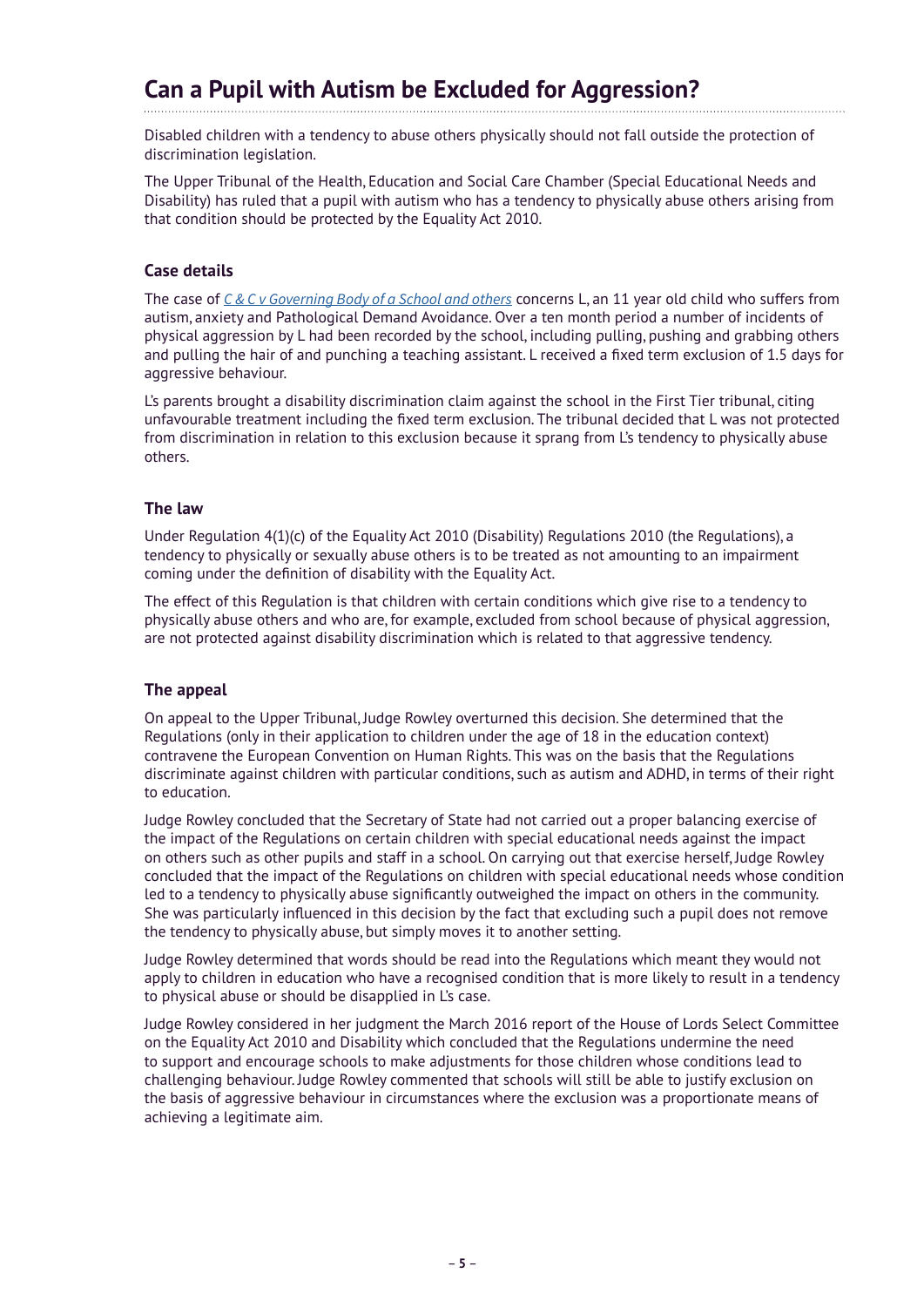#### **Comment**

It has always been important for schools to give careful consideration to whether an exclusion of a disabled child is a proportionate means of achieving a legitimate aim. This involves weighing up the impact on the child, the impact of the behaviour on others and considering whether there is a less discriminatory way to achieve the school's aims, such as maintaining discipline and keeping children safe during their education. In the light of this ruling, schools should carry out this balancing exercise in the same way when dealing with a disabled child whose condition leads to a tendency to physically abuse and who is being excluded (or sanctioned in some other way) for aggressive behaviour. Equally, schools should be mindful of their duty to make reasonable adjustments for such children where they are disadvantaged by their disability, for example by school policies and practices.

This judgment does not mean that schools can never exclude or sanction for aggressive behaviour a child whose disability gives rise to a tendency to aggressive behaviour. However, the exclusion of such a child for such behaviour where insufficient reasonable adjustments have been put in place to support the child is unlikely to be found to be proportionate by a tribunal. Indeed, a tribunal may find that a child's condition means that they are not in control of their aggressive behaviour and/or that a lack of reasonable adjustments in school has increased the risk of the child reacting aggressively. If this is the case, simply adjusting the behaviour policy to allow the child more chances to comply before being sanctioned may not be sufficient to avoid discrimination.

Chris Billington, Head of the Education Team at Wrigleys adds that "It is important for schools to evidence strategies that have sought to ameliorate the underlying unacceptable behaviour rather than be seen to simply punish such behaviour."

### **Extended Disqualification Rules for Academy Trustees and Senior Executives**

From the 1 August 2018, important changes are being made to the automatic disqualification rules for charity trustees.

Under the current rules, automatic disqualification focuses mainly on bankruptcy and unspent convictions for crimes with an element of dishonesty or deception.

The new rules increase the number of reasons a person may be automatically disqualified and cover:

- terrorism related offences;
- money laundering offences;
- bribery offences:
- offences under the Charities Act for disobeying a Charity Commission order or direction; and
- offences for misconduct in public office, perjury, and perverting the course of justice

The new rules also prevent anyone who is automatically disqualified from being a charity trustee also from holding particular senior management positions in a charity, including as Chief Executive and Chief Finance Officer, or similar roles; the job titles are not key.

Academy Trusts are charities so these new rules will apply to them, and their senior executives. Also, it is important to note that offences under the Charities Act will not show up on a Disclosure and Barring Service (DBS) check, so something more is required from an Academy Trust if it is to evidence that it is aware and complying with it legal obligations.

It is a criminal offence to seek to act when disqualified. The Charity Commission can also order repayment of any expenses, benefits, remuneration or the value of benefits in kind received from the charity during the time a person was acting while disqualified.

Anyone subject to a disqualification can apply to the Charity Commission for a waiver to permit appointment (or for senior executives post 1 August, any continued appointment) at a specific charity, for a class of charities or for all charities based on the particular circumstances.

Whilst these changes may appear to be another administrative burden, it is an ideal opportunity for academies to review and update their procedures for checking the eligibility of new and existing trustees and their senior executives.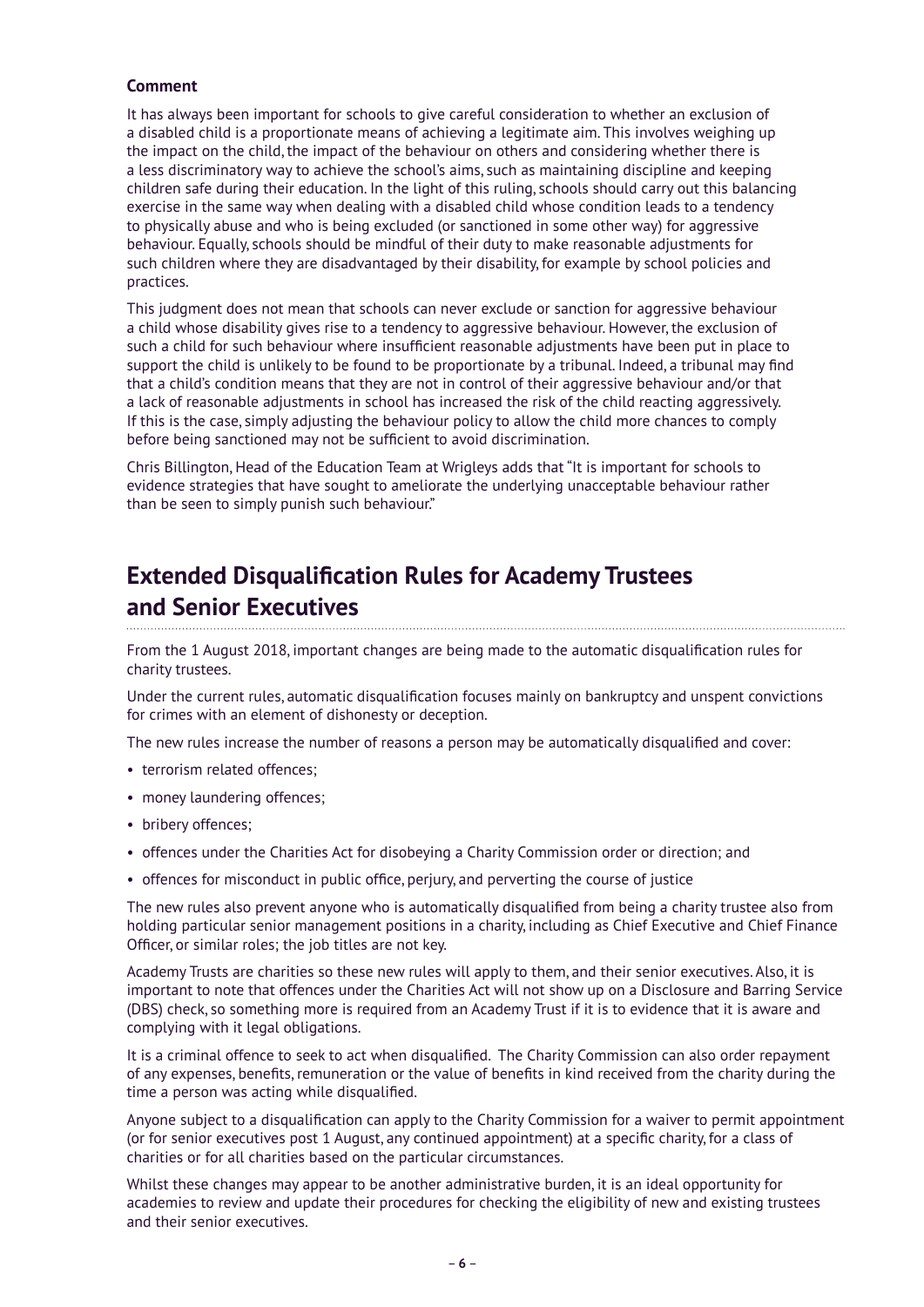Chris Billington, Head of Education at Wrigleys notes that "It is already good practice to ask trustees to confirm their eligibility under the HM Revenue and Custom's 'fit and proper person' test and the academy trust template articles of association (it's constitution) includes some specific eligibility requirements which go beyond those applied to other charities. The new rules reinforce the need for academy trusts to question both trustees and senior executive's eligibility to hold office."

Declarations of Eligibility should be signed by prospective trustees and senior executives before their appointment to confirm that they are not disqualified from acting. Academy trusts should consider ensuring that trustees and executives are under a continuing obligation to notify if they should become, or are at risk of being, disqualified. Trusts should add the issue of eligibility to their annual update on business interests.

### **When do Academy Trusts Need a Trading Subsidiary?**

What circumstances mean an academy trust may need to set up a subsidiary company to carry out trading activity, in order to comply with charity law?

A recent *[blog post](https://companieshouse.blog.gov.uk/2018/06/04/purposeful-companies-school-space/)* published by Companies House highlighted the work of a social enterprise set up by school pupils, which helps schools generate income by hiring out their facilities to individuals and local groups. This is just one strategy which academy trusts may pursue to generate extra income, as highlighted in this earlier *[Wrigleys article.](https://www.wrigleys.co.uk/news/education/show-me-the-money-income-generation-by-academy-trusts/)*

Such activities may be classed as trading, particularly where services are provided alongside the facilities, such as a cleaning, catering or security. Where this is the case, an academy trust may need to set up a trading subsidiary in order to undertake them.

#### **What trading can an academy trust do itself?**

The general rule is that an academy trust can only carry out trading activity which furthers its charitable objects, or which is ancillary to furthering those objects.

The objects are found in the academy trust's articles of association. The DfE model objects require an academy trust to advance education for the public benefit in the United Kingdom. For academy trusts with DfE model objects, they may therefore carry out trading which has an educational purpose, or is ancillary to an educational purpose.

In practical terms, this means that an academy trust can charge for educational activities such as music lessons (provided this falls within the *[DfE guidance](https://assets.publishing.service.gov.uk/government/uploads/system/uploads/attachment_data/file/706830/Charging_for_school_activities.pdf)* on charging for school activities), and for ancillary activities such as school meals or uniforms.

Some academy trusts also have leisure and recreational charitable objects, which permit activities such as hiring out playing fields or serviced facilities to local sports clubs and other groups. However, DfE is now more reluctant to permit new academy trusts to be incorporated with this object.

An academy trust should therefore check what its own objects are, as a first step when reviewing the trading activities it carries out. Trading which is permitted by an academy trust's objects may be referred to as charity trading, or 'primary purpose trading'.

#### **What if an academy trust carries out non-charity trading?**

A charity is only permitted to carry out non-primary purpose trading (or non-charity trading) where this does not involve significant risk to the resources of the charity. Examples of activities which would fall within this category include selling services outside the academy trust, such as HR, IT and catering to other schools and academies. Although renting out land and buildings does not generally qualify as 'trading' for this purpose, in some circumstances it may, particularly where the facilities include services (e.g. catering or cleaning).

In trading terms, income generated by non-charity trading will usually be chargeable to corporation tax. However, there is a useful tax concession which helps to manage non-charity trading. This permits an academy trust to do a small amount of non-charitable trading, without becoming liable for corporation tax, provided that the income generated falls under a certain amount. This is currently up to £50,000 per annum and is known as the 'small scale exemption'. Any profits generated must be applied for the charitable purposes of the academy trust.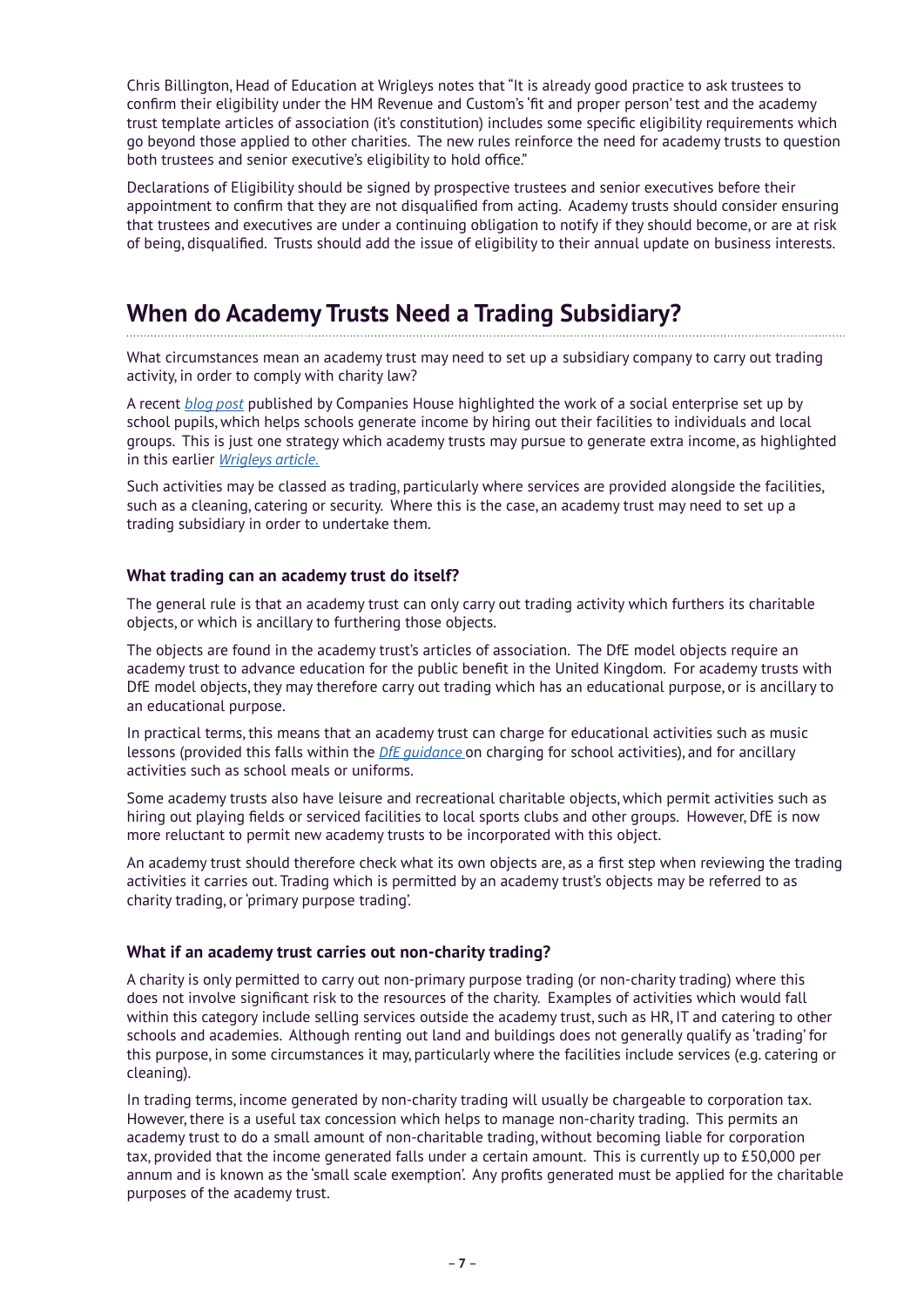It is important to note that the amount of trading undertaken takes into account all of the schools within an academy trust. It is not done on a school by school basis. An academy trust therefore needs to regularly review the trading activities carried out by all the schools in its network.

You should bear in mind that everything a charity does should be within its charitable objects. The purpose of any non-charity trading activity it does should be purely to raise money for the academy trust to spend on its charitable purposes. If an academy trust undertakes activities outside its objects, it could lead to an academy trust losing its charitable status, which is a breach of the academy funding agreement (and would potentially result in personal liability for the trustees).

On a separate point, spending GAG funding on non-academy activities is also a breach of the academy funding agreement, so it is important that an academy trust can identify the source of any funds used in seed funding or supporting any trading activity.

#### **Using a trading subsidiary**

If an academy trust is likely to generate more than £50,000 per year from non-charity trading, it is customary to set up a trading subsidiary (a separate company wholly controlled by the academy trust). Non-charity trading is then undertaken by this trading subsidiary. Any profits generated can be transferred to the academy trust under the 'Gift Aid' scheme, reducing the liability of the trading subsidiary to corporation tax.

Even where non-charity trading is less than £50,000 per year, academies may choose to use a trading subsidiary anyway, to 'ringfence' trading activities from their core charitable activities, especially if the activities involve financial or reputational risks (such as running private events such as weddings or balls on school property).

Further information about the use of trading subsidiaries and the relationship between trading subsidiaries and the academy trust which controls it can be found on the Charity Commission website (as part of its generic advice for charities), available *[here](https://www.gov.uk/government/publications/trustees-trading-and-tax-how-charities-may-lawfully-trade-cc35)*.

Chris Billington, head of Wrigleys Education Team, comments "many academy trusts are still adjusting to life as exempt charities, and getting to grips with what compliance with charity regulation entails. It is important to understand what trading activities fall outside an academy trust's objects and manage them properly, in order to avoid adverse tax consequences".

The social enterprise featured on the Companies House blog is an inspiring example of schools diversifying their income sources. However, where academy trusts are considering undertaking such activities, they need to bear in mind their obligations under charity law.

#### **Damian Hinds and the Conservative Party conference: What was new?**

We take a look here at what was new in the key policy announcements made by Damian Hinds in his speech to the Conservative Party Conference.

#### **The Education Secretary's Party Conference speech**

In his speech to the Conservative Party Conference, Damian Hinds made much of the need for investment in our education system. Indeed, he said 'a world class education depends on our investment in the future', presumably including university tuition and private school fees following widespread criticism of the DfE's use of statistics? Putting that to one side, what was new in the key policy announcements made by Damian Hinds?

#### **Centres of excellence**

Damian Hinds' first key policy announcement was of 32 primary schools and 21 colleges which will act as 'centres of excellence' for best practice in early literacy teaching and the teaching of maths for ages 16 and above. However, this was more a re-announcement of a policy launched by Justine Greening, as Secretary of State for Education, on 6th January 2018 when she launched a £26m fund to establish 35 English hubs across the country. As such, all Damian Hinds announced was a re-badging of the hubs as 'centres of excellence', an expansion of their remit to include both literacy and maths and a reduction in the number of 'centres' from 35 to 32.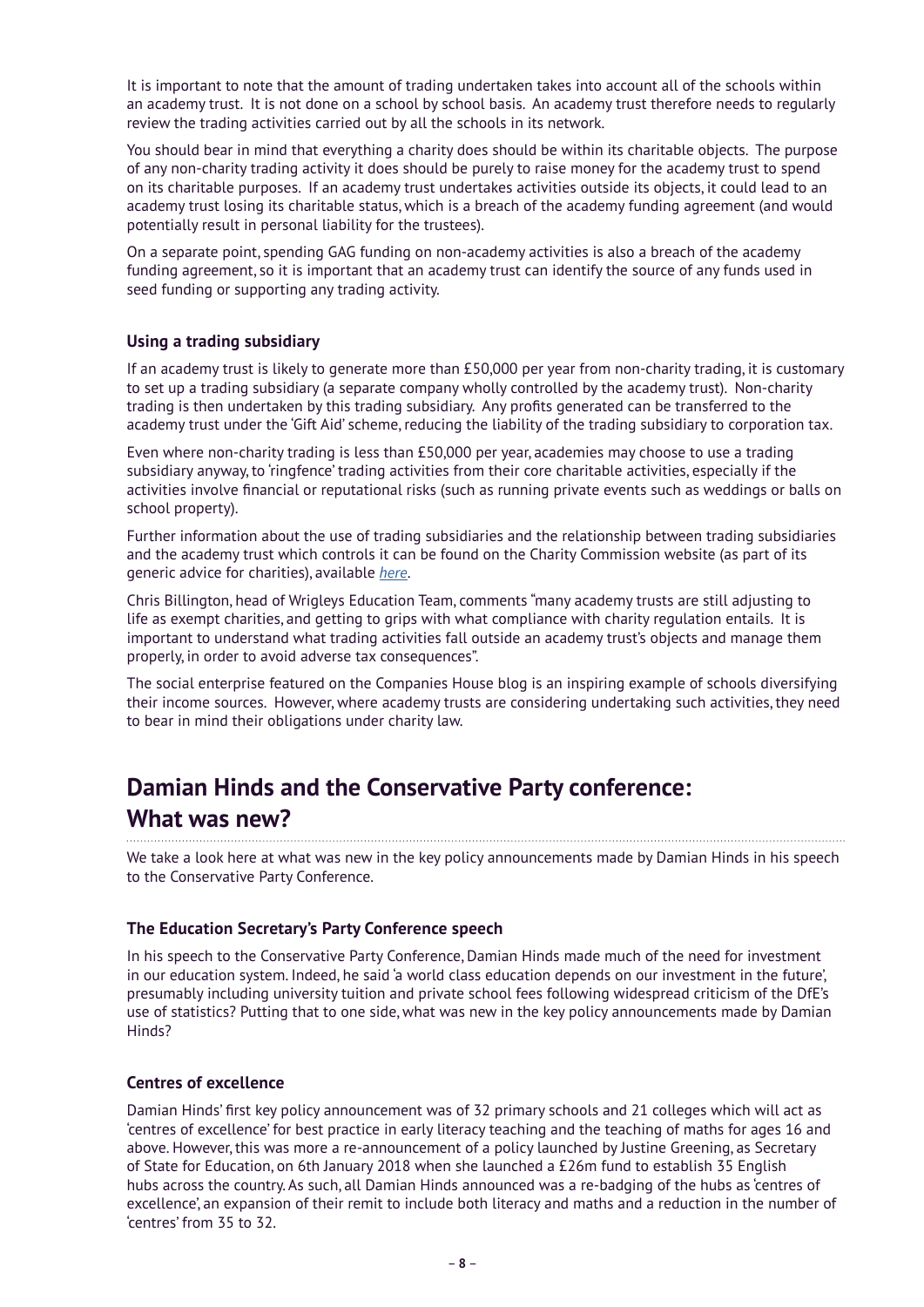#### **Behaviour management**

Damian Hinds' second key policy announcement was of a further £10m to support the sharing of best practice and knowledge on behaviour and classroom management. While this was a new policy, what wasn't new is that the £10m will be drawn from the existing DfE budget given the tight hold which HM Treasury keeps on its purse strings.

#### **T-level funding**

Damian Hinds' third key policy announcement was of a £38m capital pot so that colleges can teach T-levels, a technical alternative to A-levels, with 'world class equipment and facilities'. While T-levels themselves are not a new policy announcement, the £38m capital fund is. However, as above, this is not extra money but will need to be found or re-allocated from elsewhere in the DfE budget.

#### **Careers leaders**

In his fourth key policy announcement, Damian Hinds said the DfE will be doubling the number of trained careers leaders in schools. However, the Careers Strategy launched by the DfE on 4th December 2017 envisages that every school and college will aim to have a dedicated careers leader in place by the start of the new school year, backed by a £4m fund. The strategy also plans to boost careers support in areas of most need, with a £5m fund to create 20 careers hubs although, on closer reading, the £4m for careers leaders would appear to be included in the £5m for careers hubs. Damian Hinds' policy announcement was therefore nothing new and failed to clarify the funding position.

#### **School sports action plan**

Damian Hinds' final key policy announcement to the Conservative Party Conference was of a school sports action plan to make sure that sporting opportunities are spread as widely as possible so that every child is able to benefit. According to the speech, the plan will be a new cross Government initiative working with bodies like the RFU, the Premier League and England Netball. While the school sports action plan was preluded in advance, this was ostensibly a new policy announcement though no detail was given on timescale for implementation and, importantly, what funding (if any) will be earmarked to support the initiative.

#### **Summary**

Despite the fanfare and virtue ascribed by Damian Hinds to investment in the education system, his conference speech was in many ways a recycling of old policy announcements and existing money reallocated from elsewhere in an already over-stretched DfE budget. Despite the upcoming Budget and Comprehensive Spending Review, it will inevitably be the case that very little will change.

For Graham Shaw's article on the Labour Party conference please click *[here](https://www.wrigleys.co.uk/news/education/so-what-did-the-labour-party-conference-teach-us/)*.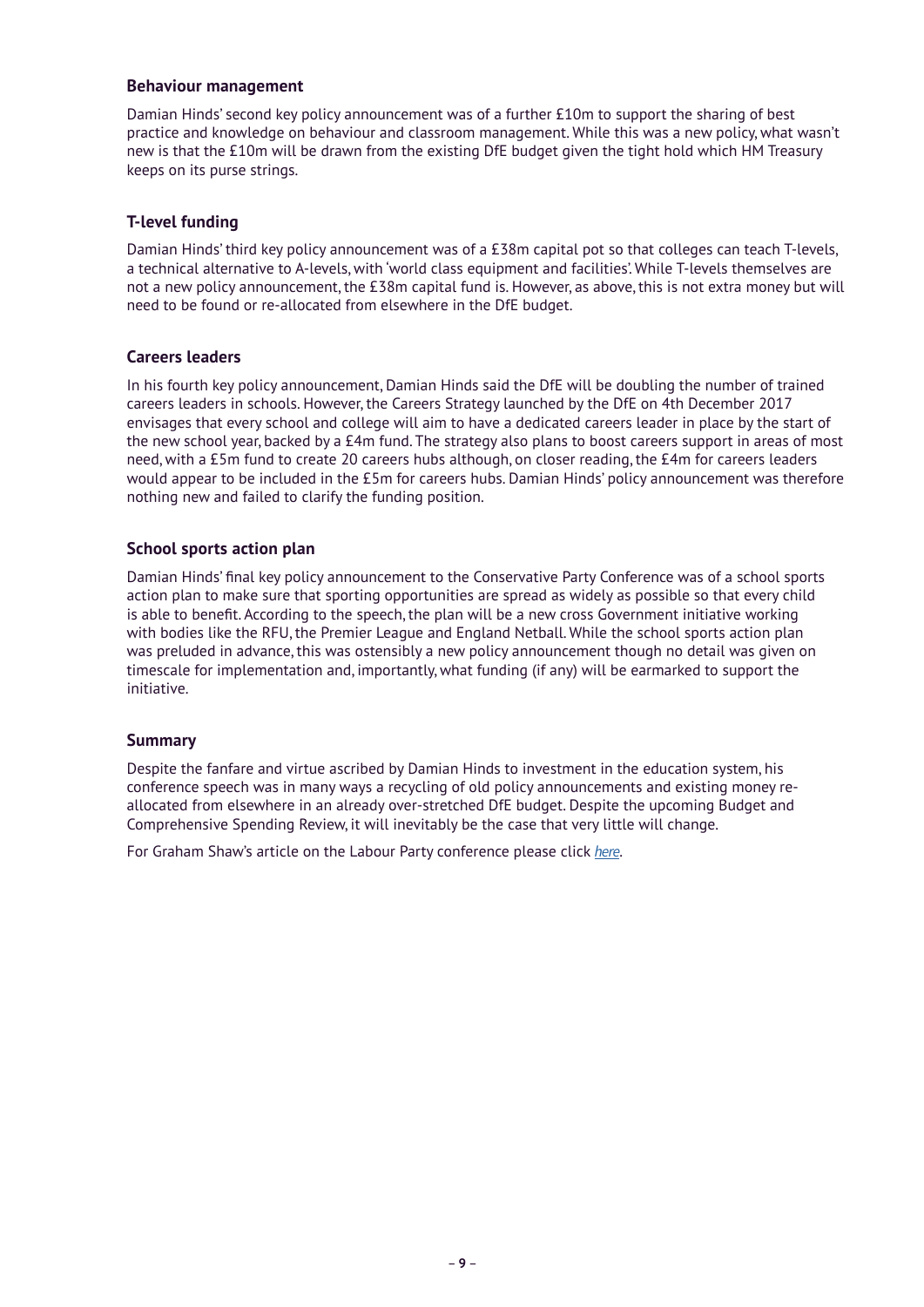# **So what did the Labour Party conference teach us?**

We take a look here at what we can learn from the speech by the Shadow Education Secretary, Angela Rayner, to the Labour Party Conference.

Debrief of the key points for the education sector

#### **Academies and free schools**

The speech first promised to 'immediately' end the academies and free schools programmes. There would therefore be no new free schools or academy conversions under Labour. While this is unambiguous, the position is less clear for existing free schools and academies, as we see below.

#### **Local authority control**

Having given an unequivocal commitment to immediately end the academies and free schools programmes, the Shadow Education Secretary went on to say that Labour will 'allow academies to return to local authority control'. This would include existing free schools, having the same legal status as academies, and require a legislative change which, given the parliamentary pre-occupation with Brexit and depending on the timing and outcome of the next General Election, may not be forthcoming. It also indicates a discretion, not a compulsion, for academies and free schools to return to local authority control which is surprising given the Labour commitment to a National Education Service and the system fragmentation that would persist under a Labour government.

#### **Failing academy trusts**

The speech maintained the focus on academies by saying Labour would tackle the problem of trusts that fail but didn't give any detail on what it would do to address the issue.

#### **Publicly funded schools**

Angela Rayner compounded the ambiguity for existing academies and free schools when she said that Labour will 'bring all publicly funded schools back into the mainstream public sector, with a common rulebook and under local democratic control.' Would Labour therefore legislate to permit or compel existing academies and free schools to become schools maintained by the local authority? The position is unclear.

#### **Co-operative schools**

What is clear from the speech is that Labour sees co-operative schools as a means for parents and staff to launch and lead their own schools. As there would be no new free schools, these co-operative schools would be schools maintained by the local authority. Specifically, they would be foundation or 'trust' schools where the foundation or trust draws its members and trustees from different groups or constituencies and holds the freehold title to the school site on trust for the school. However, the creation of co-operative schools in this way would require legislative change to remove the 'free school presumption' which applies to any new school. As above, the parliamentary pre-occupation with Brexit and the timing and outcome of the next General Election, may mean the legislative change is not forthcoming.

#### **Labour's school building programme**

In concert with wider Labour policy, Angela Rayner went on to trumpet 'the most ambitious school building programme ever backed by eight billion pounds of investment' which some may view with concern given the cost of Building Schools for the Future under the last Labour government.

#### **School places**

According to the speech, Labour would also allow local authorities to build schools, which suggests local authorities would implement the school building programme referred to above, not the Education and Skills Funding Agency as is the case with the Priority Schools Building Programme.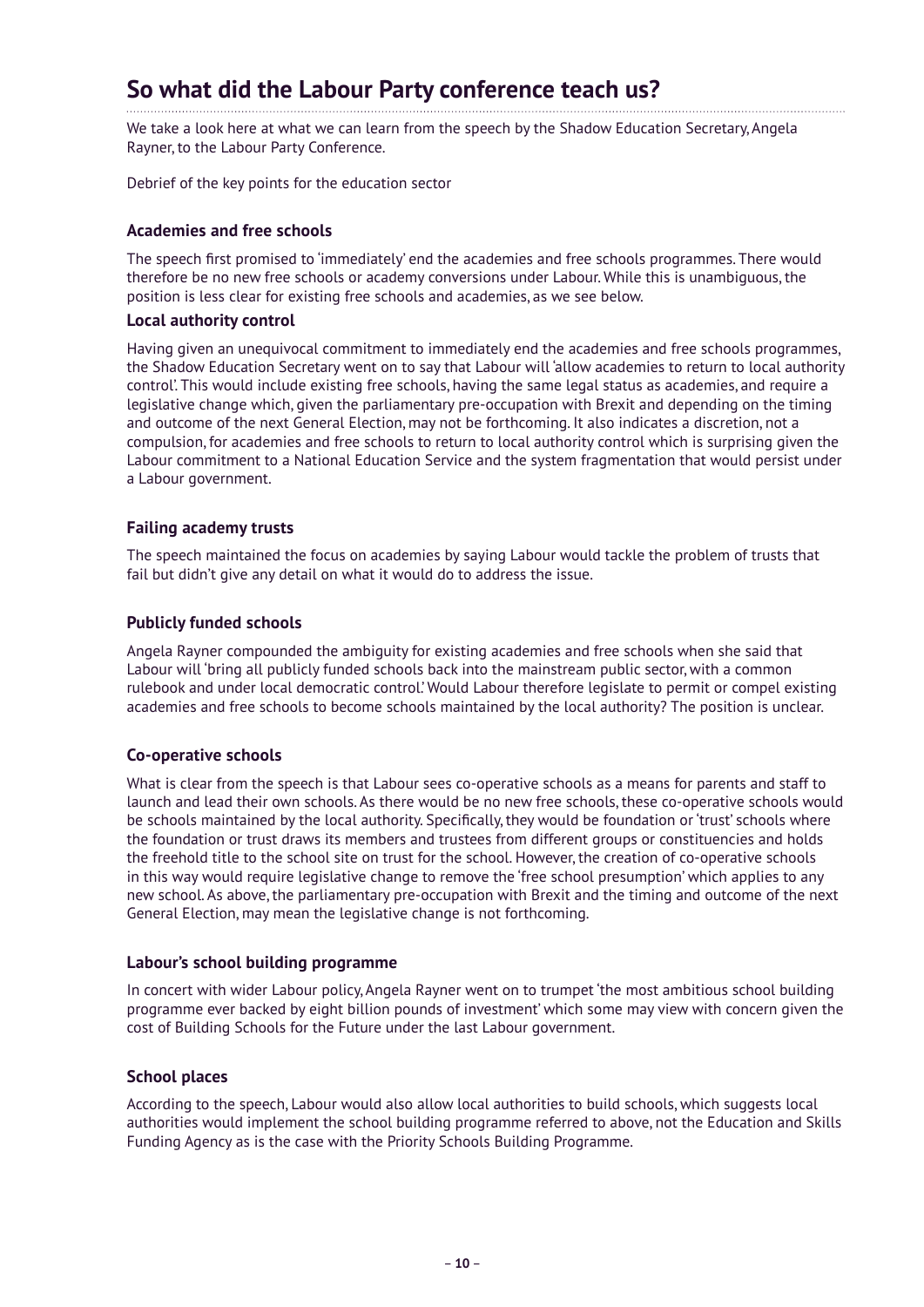#### **Admissions**

Angela Rayner also confirmed that local authorities would take back control of admissions from academy trusts, meaning the local authority would be the admission authority for academies alongside their role in co-ordinating admissions. The speech did not say whether the local authority would also be the admission authority for foundation and voluntary-aided schools, each currently their own admission authority, to make the local authority the admission authority for all schools in their area.

#### **SEN and disabilities**

The speech did confirm that Labour would lead plans to stop those with special educational needs and disabilities from falling out of the school system but didn't give any detail on the specific focus of these plans. The speech also confirmed a record investment in school buildings to make sure they are accessible but didn't attach a specific value to the investment. One might presume this would form part of the eight billion pound school building programme but this wasn't confirmed.

#### **Early years**

The speech reached its climax with a flurry of freebies, firstly free early education for all two to four year olds. This was accompanied by plans to reinvent 'our state nurseries' but without any further detail on what is envisaged. For example, while legislation would be required to return academies to 'state' control, there was no mention of whether this would extend to independent nurseries who receive central government funding for free nursery places

#### **Further and higher**

The Shadow Education Secretary then confirmed Labour would provide free further and higher education before concluding with a rallying cry to end austerity which, according to Theresa May's conference speech, is now over!

#### **In summary**

While giving a rousing speech for the party faithful, the Shadow Education Secretary raised more questions than she answered and leaves the sector with insufficient certainty as to what to expect from a Labour government not least in relation to how the significant initiatives are to be funded.

For Graham Shaw's article on the Conservative Party conference please click '*[here'.](https://www.wrigleys.co.uk/news/education/damian-hinds-and-the-conservative-party-conference-what-was-new/)*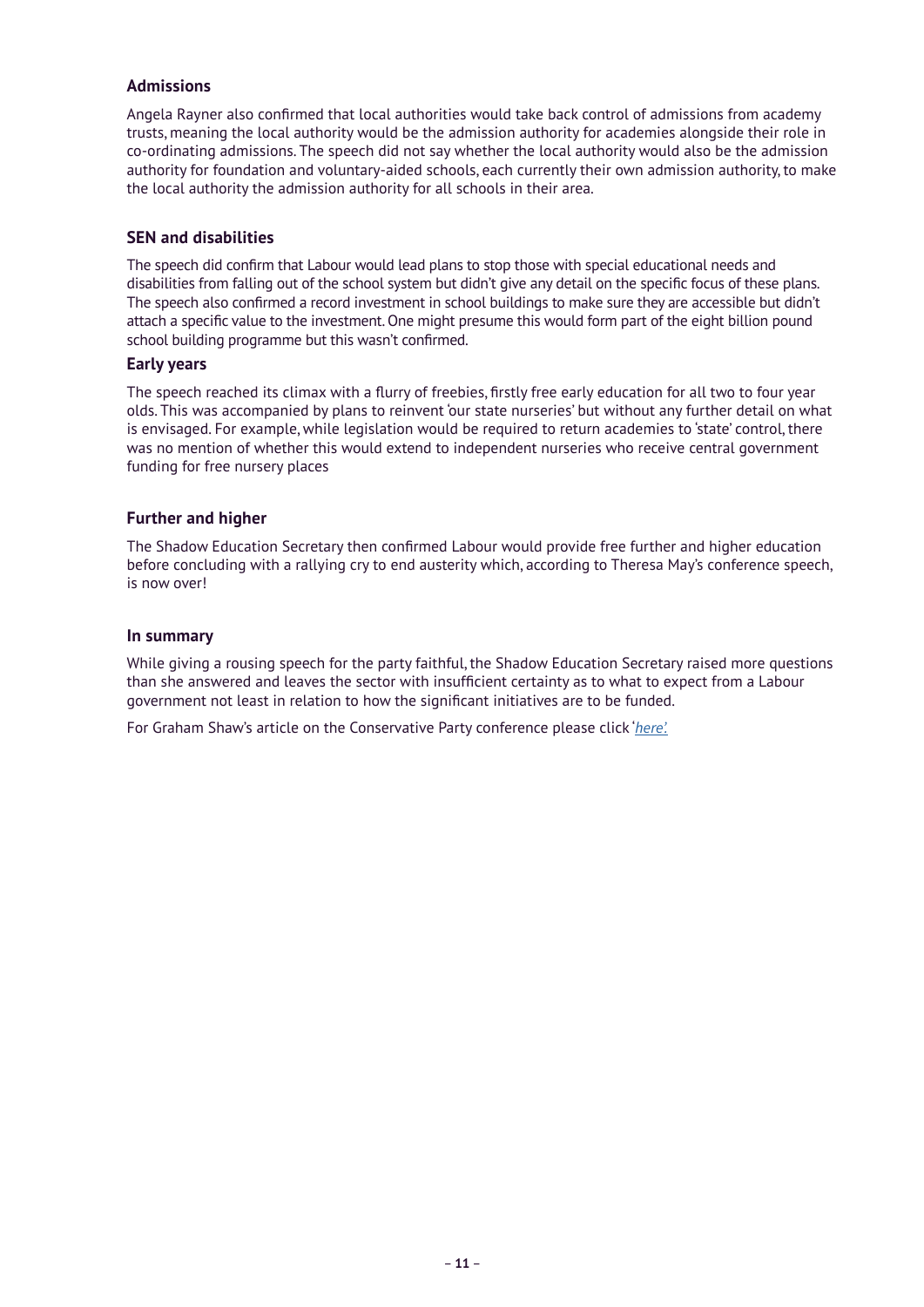### **Education In The North: Behind The Headlines**

We take a look at the evidence provided to the House of Commons Education Select Committee on 'Educating The North'

This paper reflects on the evidence given by George Osborne, Lord O'Neill and Henri Murson from the Northern Powerhouse Partnership ("NPP") to the House of Commons Education Select Committee on 2nd May 2018.

#### **Collective effort**

Once the initial and important exchanges regarding the benefits of raising educational performance, first for children's lives and then for economic performance and industrial strategy, were covered, Robert Halfon (Committee Chair) enquired 'why there is so much social disadvantage in terms of education and aspiration in the north?'.

Responding, George Osborne referenced the 'dramatic improvement in the state of London schools' and considered that 'the north has not had that focus Ö [nor] Ö a collective effort from national and local Government, the private sector and the teaching profession', which is what the NPP is putting forward.

So what should that 'collective effort' look like?

#### **Centre of excellence**

Henri Murison, NPP Director, considered that 'we need a centre to look at what works in transforming schools in disadvantaged areas, because some schools in the north are getting it right, and some of the best schools in the country for getting kids out of poverty and opening their aspirations up are in the north'. Inevitably, this would require the Department for Education ("DfE") to allocate the necessary funding but would create a centre of specialist expertise of the kind favoured by the DfE previously.

#### **Standards and structures**

Recognising that both standards and structures are important, Henri Murison went on to remark that 'a focus on education policy that has been predominantly from Whitehall has meant that no one has ever come to grips properly with the problems that face the north [which] is the reality of the Department being focussed in London'.

#### **Devolution**

The solution to a system where education policy is driven from Whitehall was addressed throughout the rest of the Committee hearing and focussed on the need for devolution to enable decisions to be taken locally based on a close understanding of local need. Much was made of the Greater Manchester Combined Authority as a model for bringing together different agencies with 'local convening power' to combine and co-ordinate budgets and decision making to provide an integrated approach to addressing the pressing needs of a particular area.

#### **Northern Powerhouse Education Board**

However, the greater prize was the creation of a Northern Powerhouse Education Board ñ or the Northern Powerhouse Schools Improvement Board, as referred to in the NPP report ñ to sit above multi academy trusts, teaching schools and opportunity areas and, with devolved funding, co-ordinate what is happening in the education system including how schools are allocated among multi academy trusts (MATs") to best serve the area and intervening where problems with MATs arise.

#### **No ring-fencing**

Interestingly, the consensus was not that funding should be ring-fenced to improve outcomes in the north. George Osborne said that he was 'not a massive fan of ring-fencing'. The rest of the Committee appeared to agree. Instead, the view was that devolution would create the climate for funding to be co-ordinated and targeted.